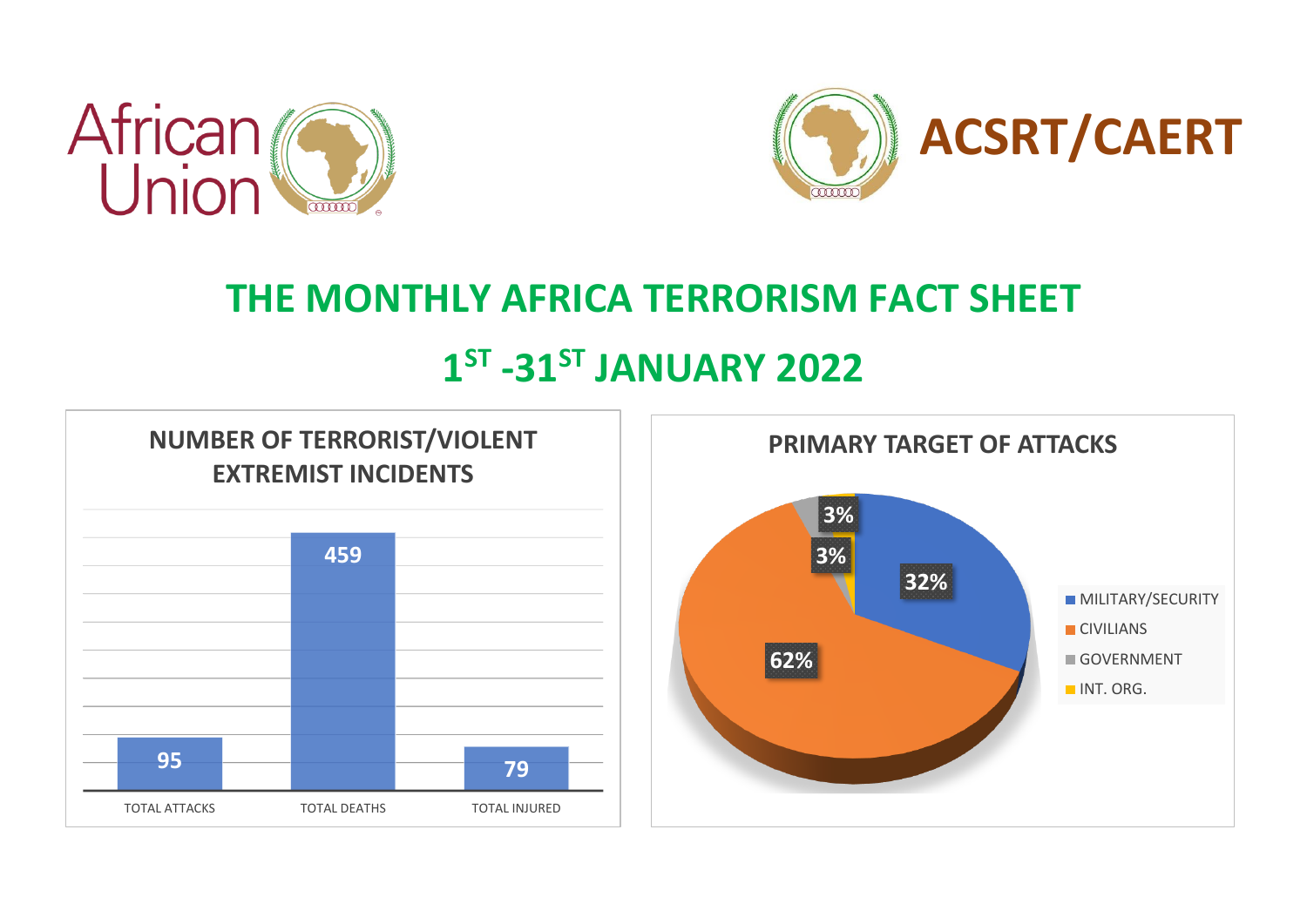



#### **28 26 21 17 3 156 58 141 95 9** WEST AFRICA SOUTHERN AFRICA **CENTRAL** AFRICA EAST AFRICA NORTH AFRICA **NUMBER OF ATTACKS AND DEATHS PER REGION**

 $\blacksquare$  ATTACKS  $\blacksquare$  DEATHS

### **FIVE MOST AFFECTED COUNTRIES-NUMBER OF ATTACKS AND DEATHS**